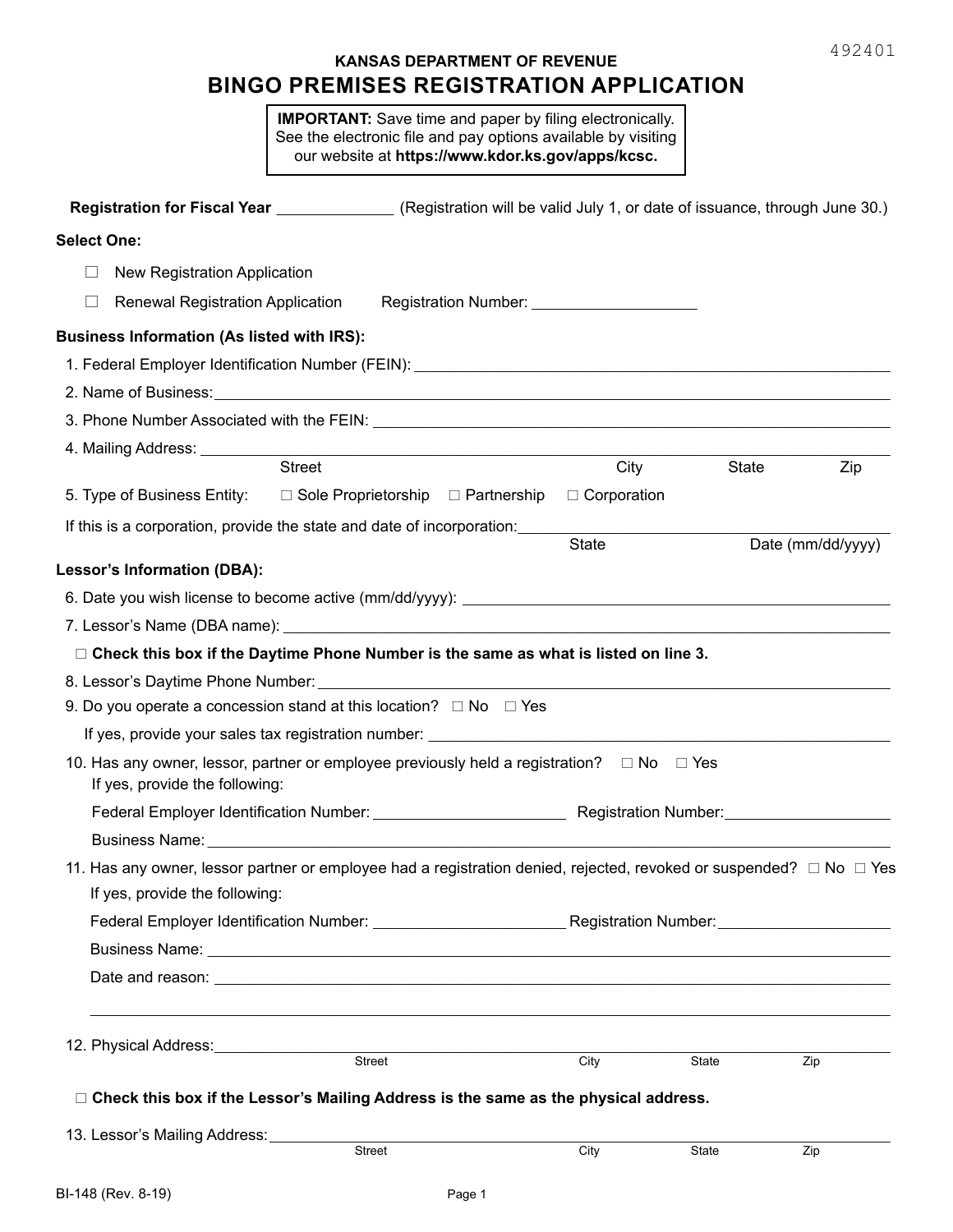### **Contact Person Information:**

| Name:         | Title:         |
|---------------|----------------|
| Phone Number: | Email Address: |

# **Bingo Games:**

List the bingo license number, month and/or day and times for each organization that is or will be leasing this premises from you for the conduct of bingo games.

| <b>License Number</b>                                     | <b>Weekly Games</b>                                                                                                  |                                                                                                                                                                                                                                | <b>Monthly Games</b> |                                                                                                                                                                                                                                      |                    |
|-----------------------------------------------------------|----------------------------------------------------------------------------------------------------------------------|--------------------------------------------------------------------------------------------------------------------------------------------------------------------------------------------------------------------------------|----------------------|--------------------------------------------------------------------------------------------------------------------------------------------------------------------------------------------------------------------------------------|--------------------|
|                                                           | Day game is played:<br>the control of the control of the control of                                                  | Start Time:                                                                                                                                                                                                                    |                      | Day game is played:<br><u> 1989 - Johann Harry Harry Harry Harry Harry Harry Harry Harry Harry Harry Harry Harry Harry Harry Harry Harry</u>                                                                                         | <b>Start Time:</b> |
|                                                           |                                                                                                                      | $\overline{\phantom{a}}$                                                                                                                                                                                                       |                      | <u>experience</u> and the control of the control of the control of the control of the control of the control of the control of the control of the control of the control of the control of the control of the control of the contro  |                    |
|                                                           |                                                                                                                      |                                                                                                                                                                                                                                |                      | <u> Alexandro de la contenentación de la contenentación de la contenentación de la contenentación de la contene</u>                                                                                                                  |                    |
| <u> 1989 - Johann Barnett, fransk politiker (d. 1989)</u> | <u> Alexandria de la contrada de la contrada de la contrada de la contrada de la contrada de la contrada de la c</u> |                                                                                                                                                                                                                                |                      | <u> Alexandro Alexandro Alexandro Alexandro Alexandro Alexandro Alexandro Alexandro Alexandro Alexandro Alexandro Alexandro Alexandro Alexandro Alexandro Alexandro Alexandro Alexandro Alexandro Alexandro Alexandro Alexandro </u> |                    |
|                                                           |                                                                                                                      |                                                                                                                                                                                                                                |                      | the contract of the contract of the contract of the contract of the contract of                                                                                                                                                      |                    |
| <b>Owner/Officer Information:</b>                         |                                                                                                                      |                                                                                                                                                                                                                                |                      |                                                                                                                                                                                                                                      |                    |
|                                                           |                                                                                                                      |                                                                                                                                                                                                                                |                      |                                                                                                                                                                                                                                      |                    |
|                                                           |                                                                                                                      |                                                                                                                                                                                                                                |                      |                                                                                                                                                                                                                                      |                    |
|                                                           |                                                                                                                      |                                                                                                                                                                                                                                |                      |                                                                                                                                                                                                                                      |                    |
| Home Address: ___________<br>Street                       |                                                                                                                      |                                                                                                                                                                                                                                |                      |                                                                                                                                                                                                                                      |                    |
|                                                           |                                                                                                                      | City                                                                                                                                                                                                                           |                      | State                                                                                                                                                                                                                                | Zip                |
|                                                           |                                                                                                                      |                                                                                                                                                                                                                                |                      |                                                                                                                                                                                                                                      |                    |
|                                                           |                                                                                                                      |                                                                                                                                                                                                                                |                      |                                                                                                                                                                                                                                      |                    |
|                                                           |                                                                                                                      |                                                                                                                                                                                                                                |                      |                                                                                                                                                                                                                                      |                    |
|                                                           |                                                                                                                      |                                                                                                                                                                                                                                |                      |                                                                                                                                                                                                                                      |                    |
| <b>Street</b>                                             |                                                                                                                      | City                                                                                                                                                                                                                           |                      | State                                                                                                                                                                                                                                | Zip                |
|                                                           |                                                                                                                      |                                                                                                                                                                                                                                |                      |                                                                                                                                                                                                                                      |                    |
|                                                           |                                                                                                                      |                                                                                                                                                                                                                                |                      |                                                                                                                                                                                                                                      |                    |
|                                                           |                                                                                                                      |                                                                                                                                                                                                                                |                      |                                                                                                                                                                                                                                      |                    |
| Home Address: ______                                      |                                                                                                                      |                                                                                                                                                                                                                                |                      |                                                                                                                                                                                                                                      |                    |
| <b>Street</b>                                             |                                                                                                                      | City                                                                                                                                                                                                                           |                      | State                                                                                                                                                                                                                                | Zip                |
| D) Name:                                                  |                                                                                                                      |                                                                                                                                                                                                                                |                      |                                                                                                                                                                                                                                      |                    |
|                                                           |                                                                                                                      | Social Security Number: Victor Contract Contract Contract Contract Contract Contract Contract Contract Contract Contract Contract Contract Contract Contract Contract Contract Contract Contract Contract Contract Contract Co |                      |                                                                                                                                                                                                                                      |                    |
|                                                           |                                                                                                                      | First Date of Ownership: The Solid State of Sweets and State of Sweets and State State of State State State State State State State State State State State State State State State State State State State State State State  |                      |                                                                                                                                                                                                                                      |                    |
| Home Address:                                             |                                                                                                                      |                                                                                                                                                                                                                                |                      |                                                                                                                                                                                                                                      |                    |
| Street                                                    |                                                                                                                      | City                                                                                                                                                                                                                           |                      | State                                                                                                                                                                                                                                | Zip                |

**NOTE:** If additional space is needed, enter necessary information on a separate page and attach it to this application.

Has this person(s) been convicted of or pleaded guilty to or pleaded no contest to a violation of gambling laws of the U.S. or have forfeited bond to appear in court to answer charges for any such violation, or have been convicted or pleaded guilty or pleaded no contest to the violation of any law of this or any other state which is classified as a felony under the laws of such state?  $\Box$  No  $\Box$  Yes If yes, provide the name of each person and the particulars on a separate page and enclose it with this application.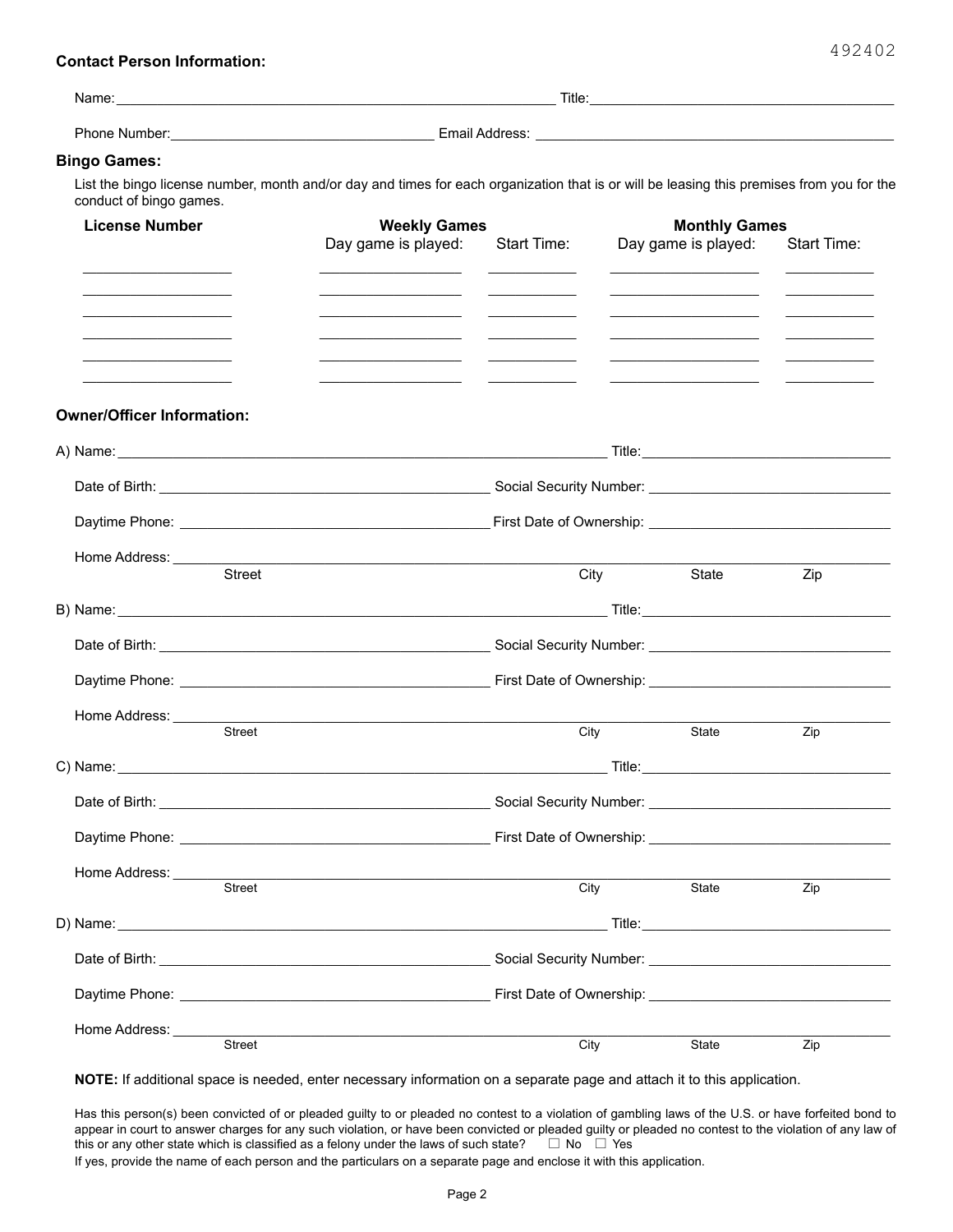# **Responsible Party Information (Must have a Kansas address):**

|                              | Home Phone: The Contract of the Contract of the Contract of the Contract of the Contract of the Contract of the Contract of the Contract of the Contract of the Contract of the Contract of the Contract of the Contract of th       |                                                                                                                                                                                                                                      |     |  |  |  |
|------------------------------|--------------------------------------------------------------------------------------------------------------------------------------------------------------------------------------------------------------------------------------|--------------------------------------------------------------------------------------------------------------------------------------------------------------------------------------------------------------------------------------|-----|--|--|--|
| Street                       | City                                                                                                                                                                                                                                 | State                                                                                                                                                                                                                                | Zip |  |  |  |
| <b>Employee Information:</b> |                                                                                                                                                                                                                                      |                                                                                                                                                                                                                                      |     |  |  |  |
|                              |                                                                                                                                                                                                                                      |                                                                                                                                                                                                                                      |     |  |  |  |
|                              |                                                                                                                                                                                                                                      | Date of Birth: <u>Cambridge Community Community Community Contract Community Contract Community Contract Community Community Contract Community Community Community Community Community Community Community Community Community </u> |     |  |  |  |
|                              |                                                                                                                                                                                                                                      |                                                                                                                                                                                                                                      |     |  |  |  |
| <b>Street</b>                | City                                                                                                                                                                                                                                 | State                                                                                                                                                                                                                                | Zip |  |  |  |
|                              |                                                                                                                                                                                                                                      |                                                                                                                                                                                                                                      |     |  |  |  |
|                              | B) Name: Title: The Contract of the Contract of the Contract of the Contract of Title: Title: Title:                                                                                                                                 |                                                                                                                                                                                                                                      |     |  |  |  |
|                              |                                                                                                                                                                                                                                      |                                                                                                                                                                                                                                      |     |  |  |  |
|                              |                                                                                                                                                                                                                                      |                                                                                                                                                                                                                                      |     |  |  |  |
|                              |                                                                                                                                                                                                                                      |                                                                                                                                                                                                                                      |     |  |  |  |
| Street                       | City                                                                                                                                                                                                                                 | State                                                                                                                                                                                                                                | Zip |  |  |  |
|                              | C) Name: Title: The Contract of the Contract of the Contract of the Contract of Title: Contract of the Contract of the Contract of the Contract of the Contract of the Contract of the Contract of the Contract of the Contrac       |                                                                                                                                                                                                                                      |     |  |  |  |
|                              |                                                                                                                                                                                                                                      |                                                                                                                                                                                                                                      |     |  |  |  |
|                              |                                                                                                                                                                                                                                      |                                                                                                                                                                                                                                      |     |  |  |  |
|                              |                                                                                                                                                                                                                                      |                                                                                                                                                                                                                                      |     |  |  |  |
| Street                       | City                                                                                                                                                                                                                                 | State                                                                                                                                                                                                                                | Zip |  |  |  |
|                              |                                                                                                                                                                                                                                      |                                                                                                                                                                                                                                      |     |  |  |  |
|                              | Date of Birth: <u>Cambridge Community Community Community Contract Community Contract Community Contract Community Community Contract Community Community Community Community Community Community Community Community Community </u> |                                                                                                                                                                                                                                      |     |  |  |  |
|                              |                                                                                                                                                                                                                                      |                                                                                                                                                                                                                                      |     |  |  |  |
| Home Address: _________      |                                                                                                                                                                                                                                      |                                                                                                                                                                                                                                      |     |  |  |  |
| Street                       | City                                                                                                                                                                                                                                 | State                                                                                                                                                                                                                                | Zip |  |  |  |

**NOTE:** If additional space is needed, enter necessary information on a separate page and attach it to this application.

Has this person(s) been convicted of or pleaded guilty to or pleaded no contest to a violation of gambling laws of the U.S. or have forfeited bond to appear in court to answer charges for any such violation, or have been convicted or pleaded guilty or pleaded no contest to the violation of any law of this or any other state which is classified as a felony under the laws of such state?  $\Box$  No  $\Box$  Yes If yes, provide the name of each person and the particulars on a separate page and enclose it with this application.

*Under penalties of perjury, I declare that I have examined this application and to the best of my knowledge and belief it is correct*  and complete. I will comply with all of the provisions of the Kansas Charitable Gaming Act and the regulations adopted under *such act.*

Owner/Presiding Officer Signature **Date of Contract Contract Contract Contract Contract Contract Contract Contract Contract Contract Contract Contract Contract Contract Contract Contract Contract Contract Contract Contract** 

\_\_\_\_\_\_\_\_\_\_\_\_\_\_\_\_\_\_\_\_\_\_\_\_\_\_\_\_\_\_\_\_\_\_\_\_\_\_\_\_\_\_\_\_\_\_\_\_\_\_\_\_\_

*\_\_\_\_\_\_\_\_\_\_\_\_\_\_\_\_\_\_\_\_\_\_\_\_\_\_\_\_\_\_\_\_\_\_\_\_\_\_\_\_\_\_\_\_\_\_\_\_\_\_\_\_\_ \_\_\_\_\_\_\_\_\_\_\_\_\_\_\_\_\_\_\_\_\_\_\_\_\_\_\_\_\_\_\_\_*